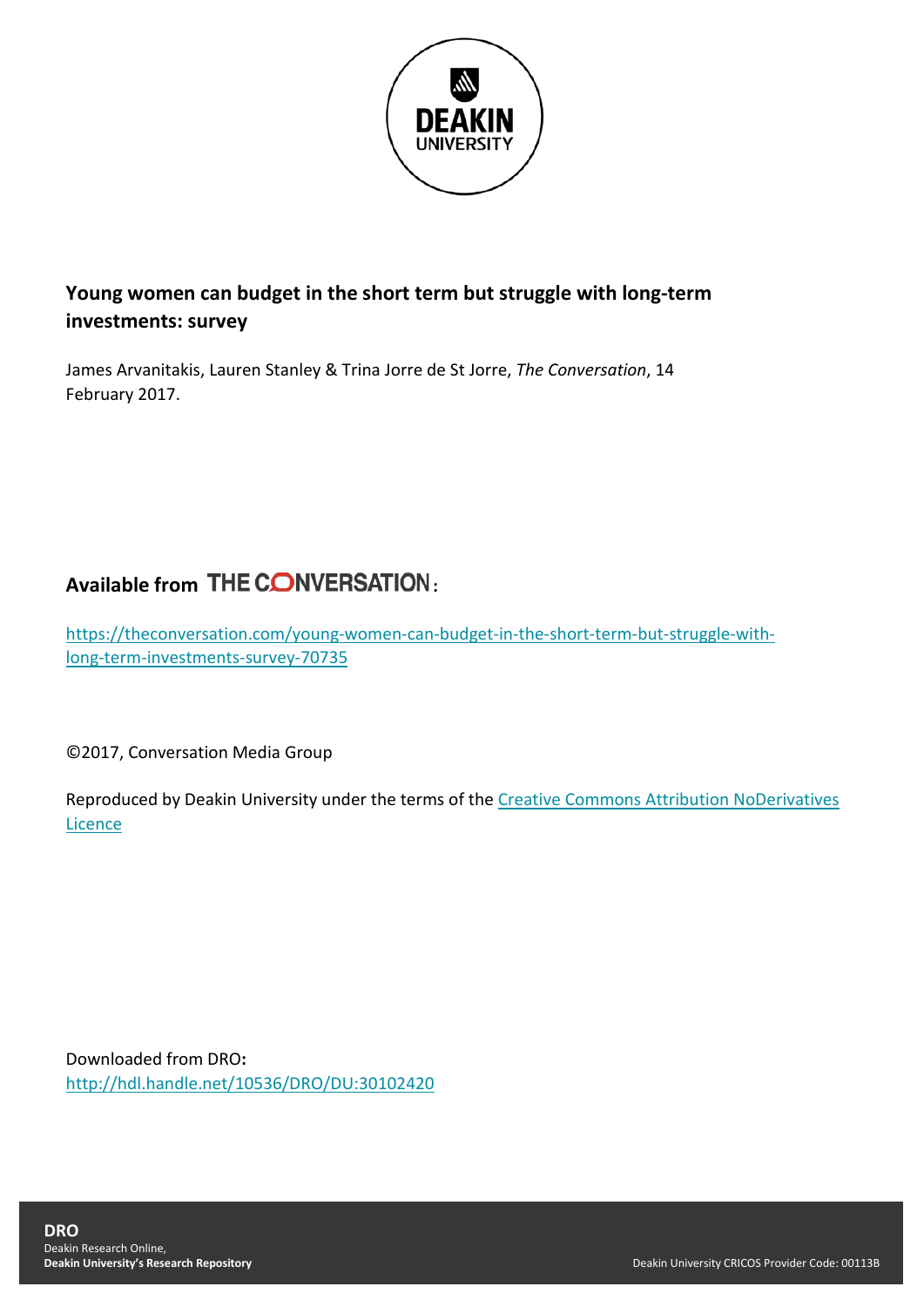

Academic rigour, journalistic flair

## Young women can budget in the short term but struggle with long-term investments: survey

February 14, 2017 2.41pm AEDT

Young women in the survey showed less interest and knowledge on long-term investments.

Our investigation into the financial literacy of young women finds they are confident in implementing budgeting and savings strategies, but lack the knowledge and confidence required to implement long-term financial strategies.

This is surprising given that financial literacy usually refers to not only an understanding of how money actually works and how to make and manage money for day-to-day affairs but also how to use this in preparation for the future.

While our results are preliminary, based on social media users and require more detailed research, our results begin to draw links between social, institutional and personal attitudes towards financial knowledge.

A survey we distributed across social media found that 91% of 175 respondents had confidence in their ability to implement savings strategies (varying from simple to complex), and 89% were confident in their ability to budget. Strategies included

Authors



[James Arvanitakis](https://theconversation.com/profiles/james-arvanitakis-12196) Professor in Cultural and Social Analysis, Western Sydney University



[Lauren Stanley](https://theconversation.com/profiles/lauren-stanley-332461) Research assistant, Western Sydney University

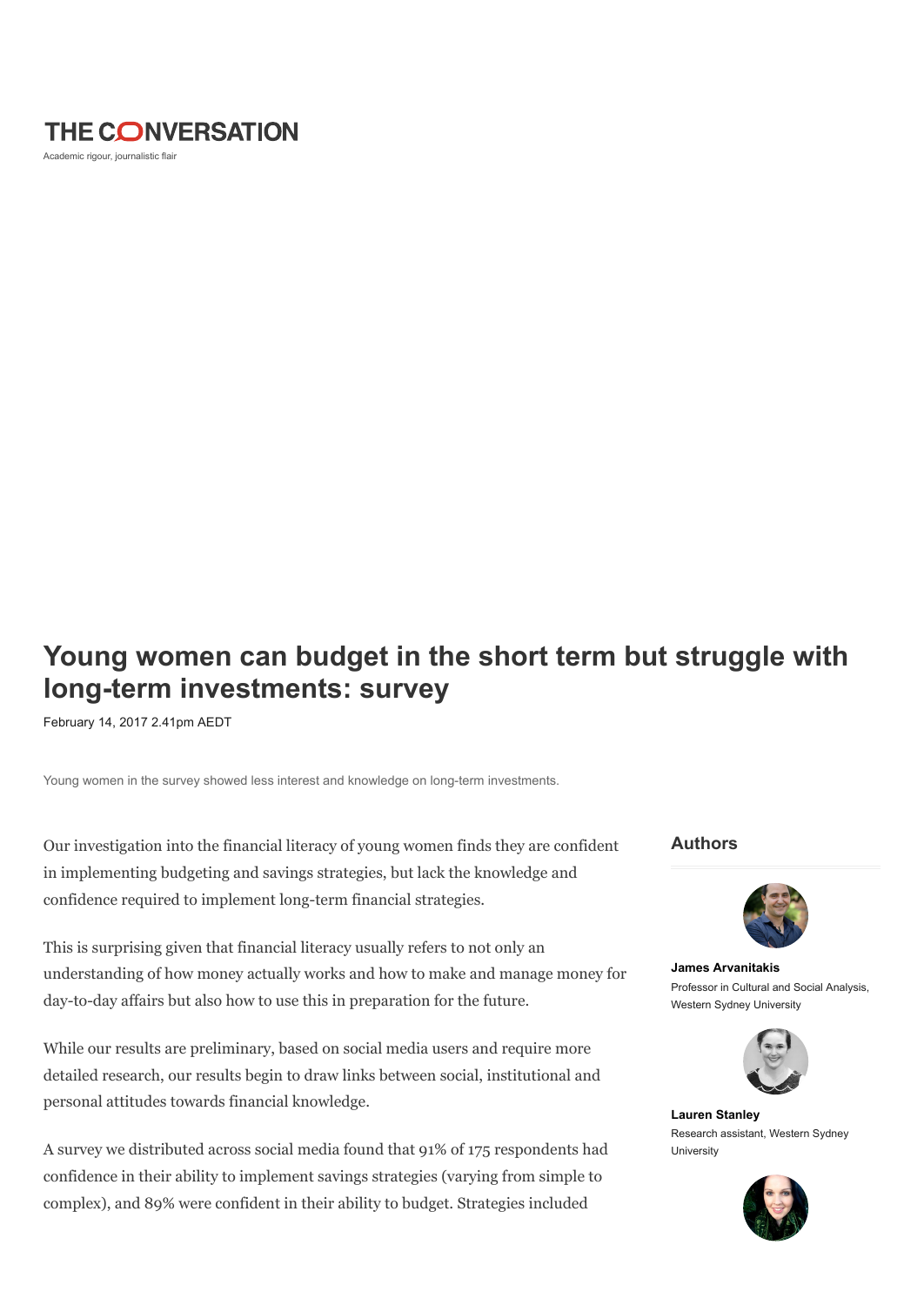everything from planning for a holiday to managing credit cards. Participants also considered budgeting and saving to be the most important aspects of their finances. [Trina Jorre de St Jorre](https://theconversation.com/profiles/trina-jorre-de-st-jorre-332867) Lecturer in Graduate Employability, Deakin **University** 

However, our survey participants expressed a distinct lack of appreciation for longerterm financial goals. While 72% of respondents felt that savings were extremely relevant to them, only 38% said the same about superannuation, and they showed even less interest in other long-term investment (23%).

Knowledge and confidence in implementing long-term investment strategies were even more concerning. Only 17% of respondents said they had a "medium" knowledge of superannuation and only 1% (or two of 175 respondents) felt that they had an in-depth understanding. In contrast, 55% indicated having little or no knowledge whatsoever.

The numbers look even bleaker for responses about investments. A low 12% of survey participants had medium levels of knowledge in this area, while again only 1% felt their knowledge was in-depth.

When asked about why they lacked financial knowledge, the barrier most commonly acknowledged by participants was lack of financial information taught at school (91%). Also 55% of participants reported feeling discouraged from learning about finance because they were women. This is consistent with [reports of female students being discouraged from studying](https://theconversation.com/teachers-gender-bias-in-maths-affects-girls-later-37844) subjects such as science, technology, engineering and mathematics (STEM).

## Why financial literacy matters for women

Women working full-time currently [earn 84% of a man's pay - at a 20 year average.](https://theconversation.com/will-the-real-gender-pay-gap-please-stand-up-64588) The impact is this: women will earn around [A\$650,000 less than men across their lifetimes] [\(https://www.ncoss.org.au/sites/default/files/public/campaign/New%20Year%20for%20Women\\_di](https://www.ncoss.org.au/sites/default/files/public/campaign/New%20Year%20for%20Women_discussion_FINAL.pdf) scussion\_FINAL.pdf.

While the pay gap is considerable, the "super gap" is even greater. On average women will accumulate 46.6% less in superannuation than men, and one in three women retire with no super at all. Superannuation is the [second largest asset](http://www.aph.gov.au/Parliamentary_Business/Committees/Senate/Economics/Economic_security_for_women_in_retirement/Report) for most Australian households, (second only to housing) and contributes significantly to economic security and savings at retirement.

Insufficient superannuation and savings at retirement have also been linked to high rates of homelessness experience by older women – a point that has been emphasised by Homelessness [Australia. While there are many factors that contribute to homelessness, from drug and alcohol a](http://www.homelessnessaustralia.org.au/images/publications/Fact_Sheets/Homelessness_and_Women.pdf)buse, [lack of affordable housing and domestic violence, a 2013 study by Adam Steen and David MacKenzie](http://ro.uow.edu.au/cgi/viewcontent.cgi?article=1449&context=aabfj)  suggests that the little research done is this area indicates poor financial literacy is also a contributing factor.

Difference in superannuation savings between women and men are driven by [interrelated factors](http://www.aph.gov.au/Parliamentary_Business/Committees/Senate/Economics/Economic_security_for_women_in_retirement/Report) including: the gender pay gap, more frequent participation of women in lower paid industries and jobs, disproportionate participation of women in part-time and casual positions. Also influencing this trend are the fragmented work patterns as a result of time taken off for unpaid care and pregnancy